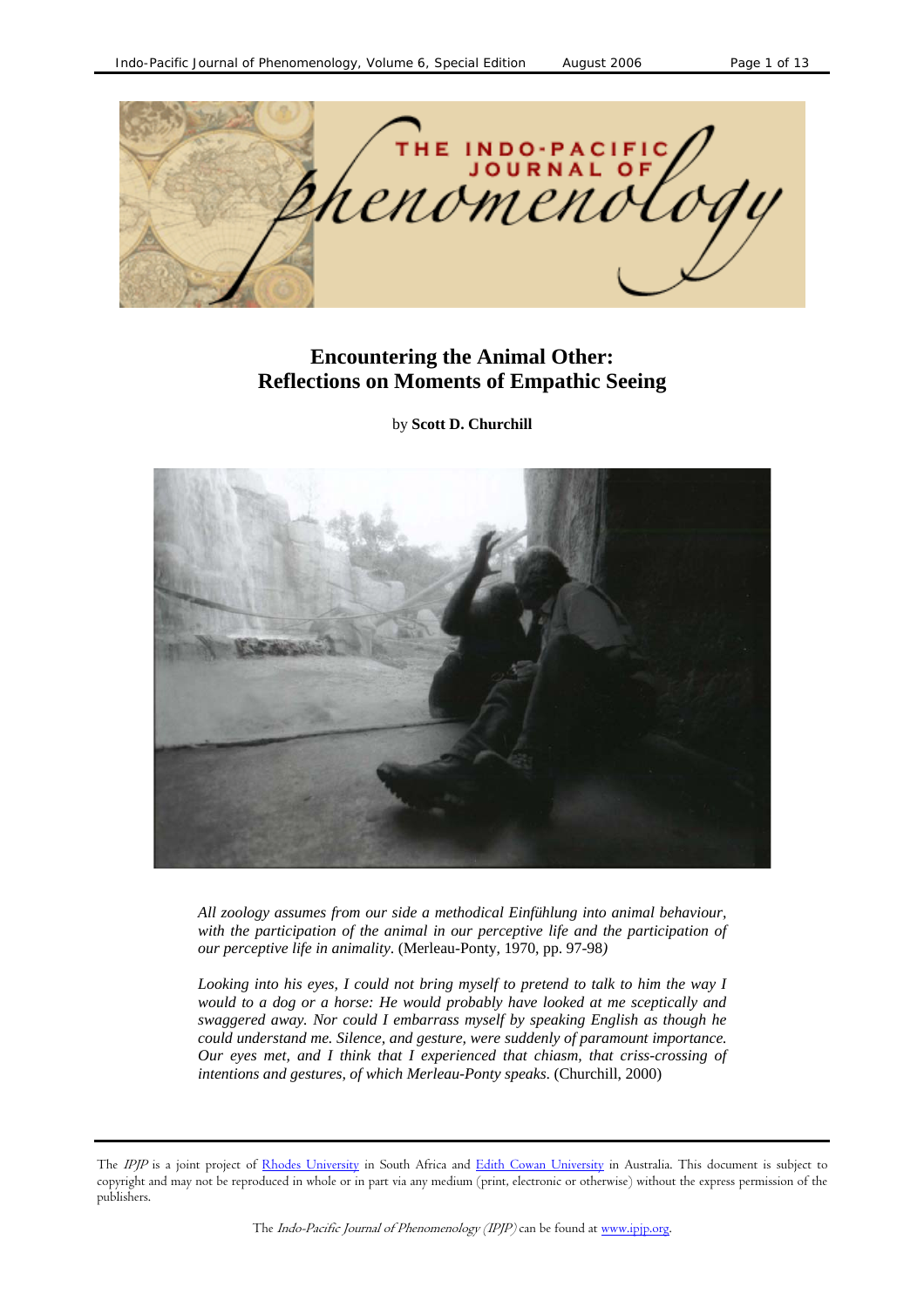Primatologist Frans de Waal writes: "When the lively, penetrating eyes lock with ours and challenge us to reveal who we are, we know right away that we are not looking at a 'mere' animal, but at a creature of considerable intellect with a secure sense of its place in the world. We are meeting a member of the same tailless, flat-chested, long-armed primate family to which we ourselves and only a handful of other species belong. We feel the age-old connection before we can stop to think, as people are wont to do, how different we are. Bonobos will not let us indulge in this thought for long: in everything they do, they resemble us. … There is no escape, we are looking at an animal so akin to ourselves that the dividing line is seriously blurred" (de Waal & Lanting, 1997, p. 1).

Psychologists have generally considered the perception of others from either "first person" or "third person" perspectives. This can be traced back to the epistemological dualism of modernity, beginning with Galileo's "primary and secondary qualities", and continuing all the way up to Brentano's identification of two realms of investigation: the realm accessible by external perception (that is, the physical world observed by the senses) and the realm accessible by inner perception (which would be the psychological world revealed through intuition). Unfortunately, there have not been many psychologists willing to entertain the notions of empathy or intuition as a reliable or even valid mode of access to the psychological life of others. [1](#page-1-0)

As a whole, the field of psychology has generally provided for first person perspectives to be legitimate means of access only to one's own private experience, while insisting that we must observe all others' experience from a neutral "third person" perspective.<sup>2</sup> (The separation of first and third person perspectives, and the privileging of the third, is especially true in the case of the study of animals, where first person observations are routinely dismissed as anthropomorphic and thereby scientifically invalid.) Thus behaviourism was able to lay claim to "behaviour" as its subject matter, while leaving only consciousness" for those psychologists, often

l

phenomenological in their approach, who wished to study subjective experiences. Even in places where there is an attempt to "enter into" the phenomenal world of an animal - such as in von Uexküll's (1934/1957) now classic essay "A Stroll Through the Worlds of Animals and Men: A Picture Book of Invisible Worlds", as well as in films like *Microcosmos* or *Winged Migration* - we remain "third-person" observers perceiving the animal other, evenwith the most spiritual or empathic eye.<sup>3</sup> It wasn't until Jane Goodall began her landmark study of the chimpanzees of Gombe, that a scientific researcher allowed herself to enter into a *personal relationship* with her subjects - one which afforded her a *privileged perspective* from which to observe and understand the behaviour of the chimpanzees.

Like Goodall, contemporary "phenomenological" (or, more broadly, "human science") psychologists are not content to allow the realm of behaviour to be the property of behaviourists; rather, we wish to reclaim behaviour as the proper subject matter of psychology, once we are able to clarify how the perspective of a 'witness' is not limited to the "objectivistic" approach of the behaviourists. That is, we wish to enter into the "worlds" of our research subjects and participants, as well as into the worlds of our psychotherapy patients. Moreover, we wish to explore ways in which the face-to-face encounter can occasion interchanges in which we enter into more intimate contact with others - communicative exchanges in which we come to know both ourselves and others.

What I would like to do here is to present an alternative to first- and third-person perspectives, namely the second-person perspective (Thompson,  $2001$ <sup> $\text{4}$ </sup> [b](#page-1-3)y means of which we enter into the otherwise

<span id="page-1-3"></span><sup>4</sup> Reviewing the literature for other characterizations of the second-person perspective, one finds in Pollio, Henley, and Thompson (1997) a discussion of "dialogic methods" in which two persons engage in dialogue for the purpose of clarifying the meaning of experience: "At their best,

l

<span id="page-1-0"></span><sup>&</sup>lt;sup>1</sup> Jane Goodall is a notable exception who invokes these very concepts in discussing her methodology (see for example Goodall, 1990, ch. 2). See also Colaizzi (2002) for discussion of the meaning of the term *Anschauung* and problems ensuing from its common translation as "intuition".

<span id="page-1-1"></span> $2$  In fact, if I recall correctly, this was in part why Giorgi had his graduate students collect written descriptions from others ("naïve subjects") rather than from themselves: so that psychologist colleagues could not complain that the data of human science psychology was "private".

<span id="page-1-2"></span><sup>3</sup> In a special issue of *Semiotica* devoted to von Uexküll's work (1992, *89*(4), pp. 279-391), a preface written by Thure von Uexküll offers clarification of the 'specific method' of 'Umwelt-research': "The approach of Umwelt-research is '*participatory observation'* where observation [Beobachtung] amounts to ascertaining which signs registered in *my* own experiential world are also registered by the living being under observation. ... *Participation* [Teilnahme] is the reconstruction of the Umwelt and the sharing of the decoding processes which occur during [the organism's] behavioural activities" (pp. 280-281). "Participation is not, therefore, 'sympathetic understanding' [Einfühen], and depth psychology might well profit from this semiotic analysis in its use of the term *empathy*" (p. 281).

The IPJP is a joint project of Rhodes University in South Africa and Edith Cowan University in Australia. This document is subject to copyright and may not be reproduced in whole or in part via any medium (print, electronic or otherwise) without the express permission of the publishers.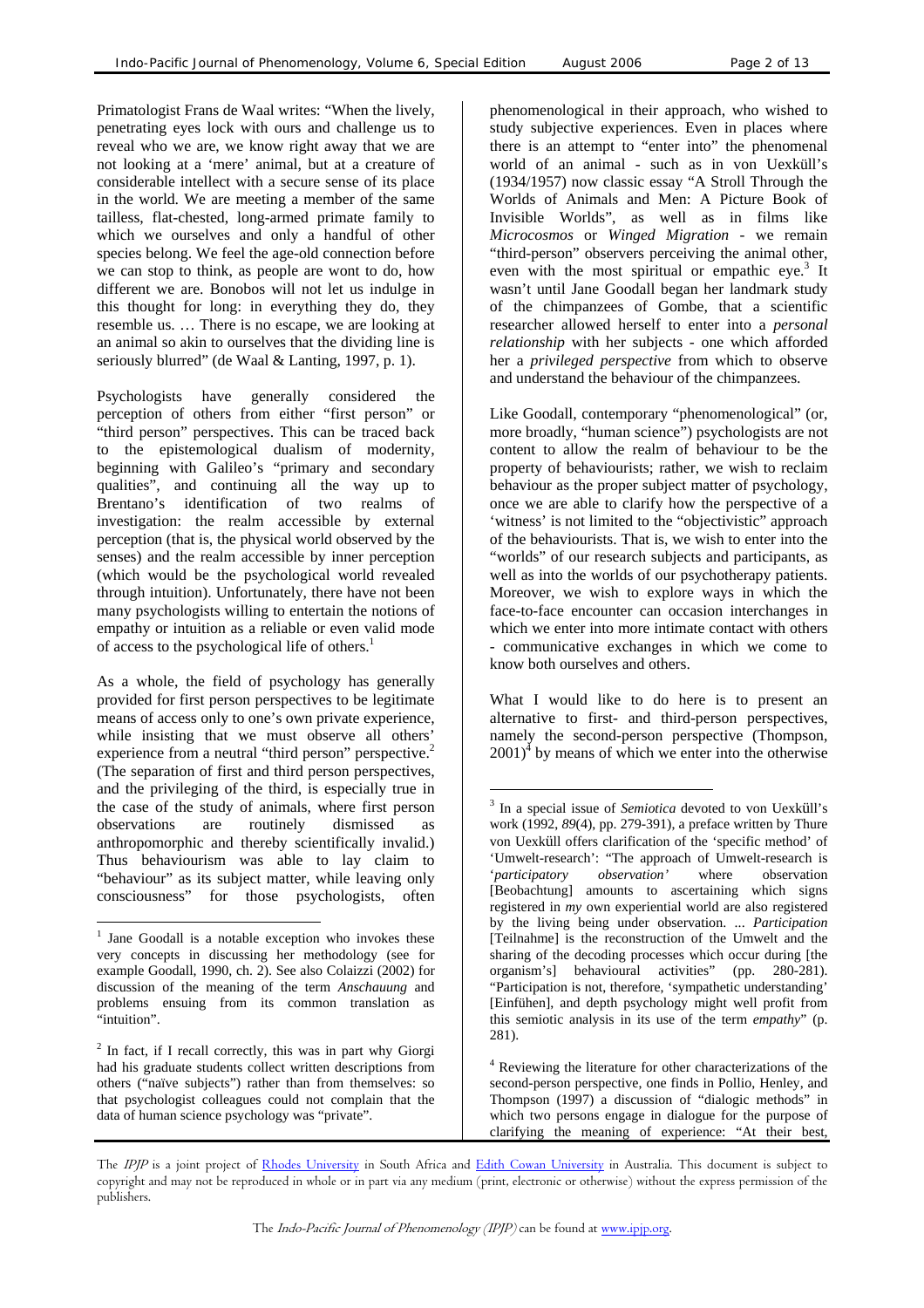private space of the other - and, within this space of the "in between", find ourselves engaged, enthralled, and even enraptured.

While this species of experience is known to us all and therefore is nothing new, I want to claim that we have become forgetful of the truth that we learn in such encounters. We knew this as a child, when we wanted to crawl on grandpa's lap in order to get a closer look at him - to bathe in the glow of his smile. But, as we grow up, we begin to recognize a difference between our own "inner world" and the "outer world" of others' behaviours. And when we enter college and study psychology, the realm of human experience gets constructed for us in terms of the "private inner" sphere, on the one hand, and an accessible "behavioural field", on the other. The problem, I suggest (following Merleau-Ponty), resides in how we understand our access to this field.

The reason for my wanting to describe this "secondperson" realm, or meeting space, is because it might provide us with a foundation for scientific access to the meaning of other people's experiences - a mode of access that allows us to say something truthful, hopefully valid, and eventually even reliable about that experience. (See also Churchill, 1997, 1998, 2000, 2001, 2002; Rao & Churchill, 2004 for accounts of witnessing as well as being witnessed by the other.)

#### **The "Second Person Perspective"**

We typically think of first, second, and third person references in terms of the linguistic distinction that begins with myself, the speaker, being the "first person"; you, my contemporary listener, being the "second person"; and some future audience out there who might eventually read an archived copy of this paper as a group of "third persons", who are at a further remove from the goings-on that I am describing to my listener today. So we have, then, in common parlance, the "first person" referring to myself. In phenomenology, beginning with Husserl, it is this first person that is the reference point of the phenomenological reduction. All of phenomenology requires some kind of first person reference point, some kind of first person disclosure. Even when studying the experience of the other, I must first make

 $\overline{a}$ second-person methods will lead to a rigorous psychology that depends upon both the I and You being satisfied that the experience of some event or phenomenon has been rendered in experience-near terms that can be understood by others not in the original encounter" (p. 29). What I am trying to outline here, however, is an appreciation of the "second person" perspective even before its being brought to fulfilment in human dialogue.

the other's experience "my own" (through employment of the phenomenological reduction, which is an egological reduction - a reduction of my awareness to the givenness of my own experience), in order to subsequently perform a reflection on that experience, and thereby reveal the secret intentionalities inherent in the other's behaviour. In other words, the "strict" phenomenologist is ultimately required, so it seems, to "reduce" the other's experience to his own, and, in this sense, the phenomenological attitude typically remains a first person perspective, by means of which we attempt to intuit the other's experience "from the inside looking out". Hence our data becomes a source of vicarious experiences by means of which we enter into other "subjective" worlds.

Husserl, however, provided for another reduction not an egological reduction (or reduction to the first person), but an intersubjective one (John Scanlon, personal communication). In this case, our point of reference is not our "own" experience, nor is it our intuition/imagination of the other's experience - it is rather what he called a phenomenon of "coupling" where, to paraphrase Merleau-Ponty, "the other's gestures furnish my own intentions with a visible realization". In his first lecture course on *Nature*, Merleau-Ponty cites Husserl's own definition of Nature given in *Ideen II*, in which Husserl refers to "*a domain of common primal presence* for all communicating subjects" as the first and original sense of 'nature' and of intersubjectivity. This domain is accessed, I would say, by "second person" awareness.

Merleau-Ponty wrote as follows in his essay on "The Film and the New Psychology" (1945/1964):

We must reject that prejudice which makes "inner realities" out of love, hate, or anger, leaving them accessible to one single witness: the person who feels them. Anger, shame, hate, and love are not psychic facts hidden at the bottom of another's consciousness: they ... exist on this face or in those gestures, not hidden behind them. (pp. 52-53)

What does it mean, however, to say this - to claim that what heretofore have been considered and conceptualized as "inner states" are, in fact, behavioural/expressive manifestations that are perceivable? For one thing, it affirms the fundamentally phenomenological movement away from "immanentism". Embree (2001) observes:

... although all immediate objects of awareness had previously been considered

The IPJP is a joint project of Rhodes University in South Africa and Edith Cowan University in Australia. This document is subject to copyright and may not be reproduced in whole or in part via any medium (print, electronic or otherwise) without the express permission of the publishers.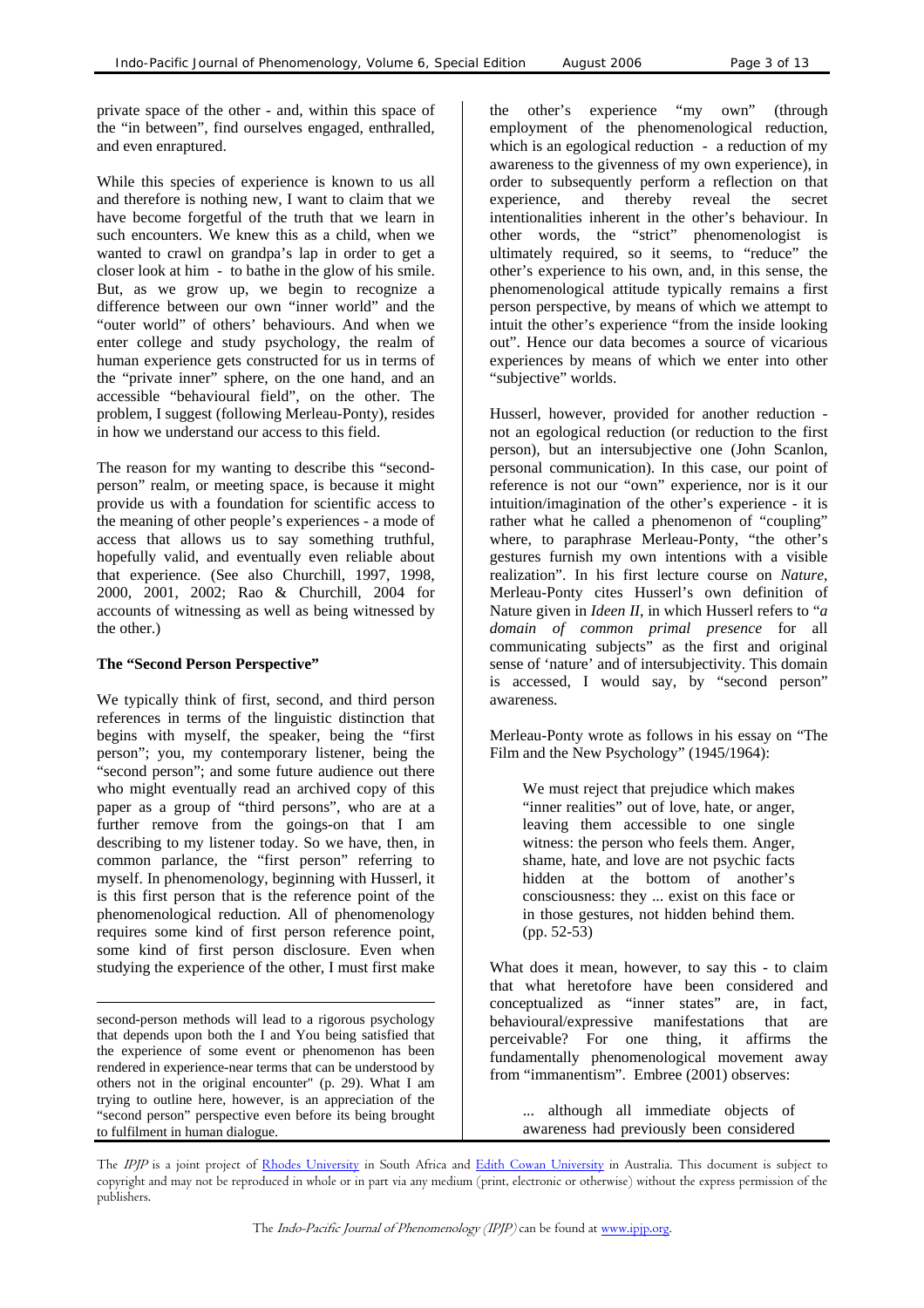to have "existence in" conscious life, they now come to be seen instead as transcendent of that life, yet still directly accessible to our awareness. The chair across the room, for example, is not an image in my mind standing for something to which I cannot have direct access; rather it is something over there that I directly encounter by seeing it and can also encounter by walking over and sitting on it.

In other words, emotions neither remain hidden from view 'behind' the other's exterior, nor are they 'constructs' that we 'project' onto the other's behaving body (as transcendental idealism and epistemological representationalism would have us believe). Instead, we come full circle phenomenologically when, with Husserl's concept of "co-constitution", we learn to recognize that what (we think) we see over there in the other's face is not mere illusion but rather a form of givenness - and a givenness of form - that implicates me as witness in an *Ineinander* that is constitutive of what Merleau-Ponty (1964/1968) has called "the flesh of the world".

It is this *Ineinander*, this *encountering*, that constitutes "second person" awareness. The encountering itself is my means of access to the object of my encounter. Nevertheless, as Embree rightly indicates, we can distinguish here two modes of reflective observation: reflection on "what can be called encounterings as encounterings of objects and also on objects as they are encountered" (2001, p. 7). Thus second person experience (the "encountering" itself) can become the subsequent object of reflection and description, and it can also provide a gateway towards my intuition [*Anschauung*] 5 of the other. The encountering thus contains within it both *noesis* and *noema* - the 'over here' and the 'over there'. When I stand face to face with the bonobo, with a friend, with the schizophrenic patient in the clinic, with van Gogh's self-portrait hanging on the museum wall, I am conscious of something stirring 'over here' - I don't mean 'in my mind' nor even 'in my body' but rather 'in my experience' which now includes my *comportment towards* the other. (Von Eckartsberg, 1971, spoke of "experiaction" to capture this synthesis of receptive and proprioceptive consciousness.)

I have become more and more interested in this second kind of reduction, this "second-person" (or Merleau-Ponty has offered us another approach to the

<span id="page-3-0"></span>l <sup>5</sup> Unfortunately, the very use of the term "intuition" is misleading, in that it typically implies an "inside" view, whereas Kant's original term "*Anschauung*" implied direct perceptual contact with the world (Colaizzi, 2002).

intersubjective) reduction, where it is *not* a case of "reducing" the other's experience to my own (that is, to *my* experience of *his* experience - a way of putting it that preserves a duality between two first person perspectives - or what R. D. Laing, 1966, referred to as "interexperience"), but is instead a matter of including *within* my perceptual (and conceptual) framework the experiential *gestalt* that consists of myself and the other.

(p. 2) Let's begin by turning around the first, second, and third person to fit the circumstance of the psychologist - whose interest is not his own experience, but rather the experience of some other person. In a way, psychology is built upon this interest in the other, in otherness, in how to gain access to an experience that is not my own, but belongs to someone else. In such a situation, it is the experience of the other person - or the experience of the chimpanzee, or of the bat, as in the now famous article on animal behaviour by Nagel (1974) "What is it like to be a bat?" - it is this "other's" experience that is my point of reference. That is, my own words will ultimately bear reference in some way *to* this other's experience (even if only in the mode of failing to represent it adequately!). So let's here call the other's experience, the point of reference for psychological investigation, that of the "first person". So we establish at the outset that, when we speak of the "first person" as psychologists, we do not refer narcissistically to our own experience, but rather to the experience of "the person whom I am trying to understand". And the question for psychology, the ultimate challenge for psychology as a human science, as a *Geisteswissenschaft*, always boils down to whether and how we might have access to this other's experience.

> Continuing with our turning around of the three persons, as we move from the person we are studying to ourselves, the question becomes: what kind of "person" do we become when we enter into scientific relation to the other person whom we are studying? Typically, psychology offers us only two alternatives: we either slip back into our own point of view, our own experience - which is anathema to the goal of psychology, and thus methodologically shunned - *or* we step back and look at this person from a neutral, detached, disinterested "third person" perspective. Thus, as psychologists, we typically aspire to become "third persons".

> other's experience. He tells us that it is not a matter of trying to coincide with the other, to see the world through his or her eyes, but rather a matter of seeing the other's experience *from the outside*, for what it is. It is by maintaining the perspective of a "witness" -

The IPJP is a joint project of Rhodes University in South Africa and Edith Cowan University in Australia. This document is subject to copyright and may not be reproduced in whole or in part via any medium (print, electronic or otherwise) without the express permission of the publishers.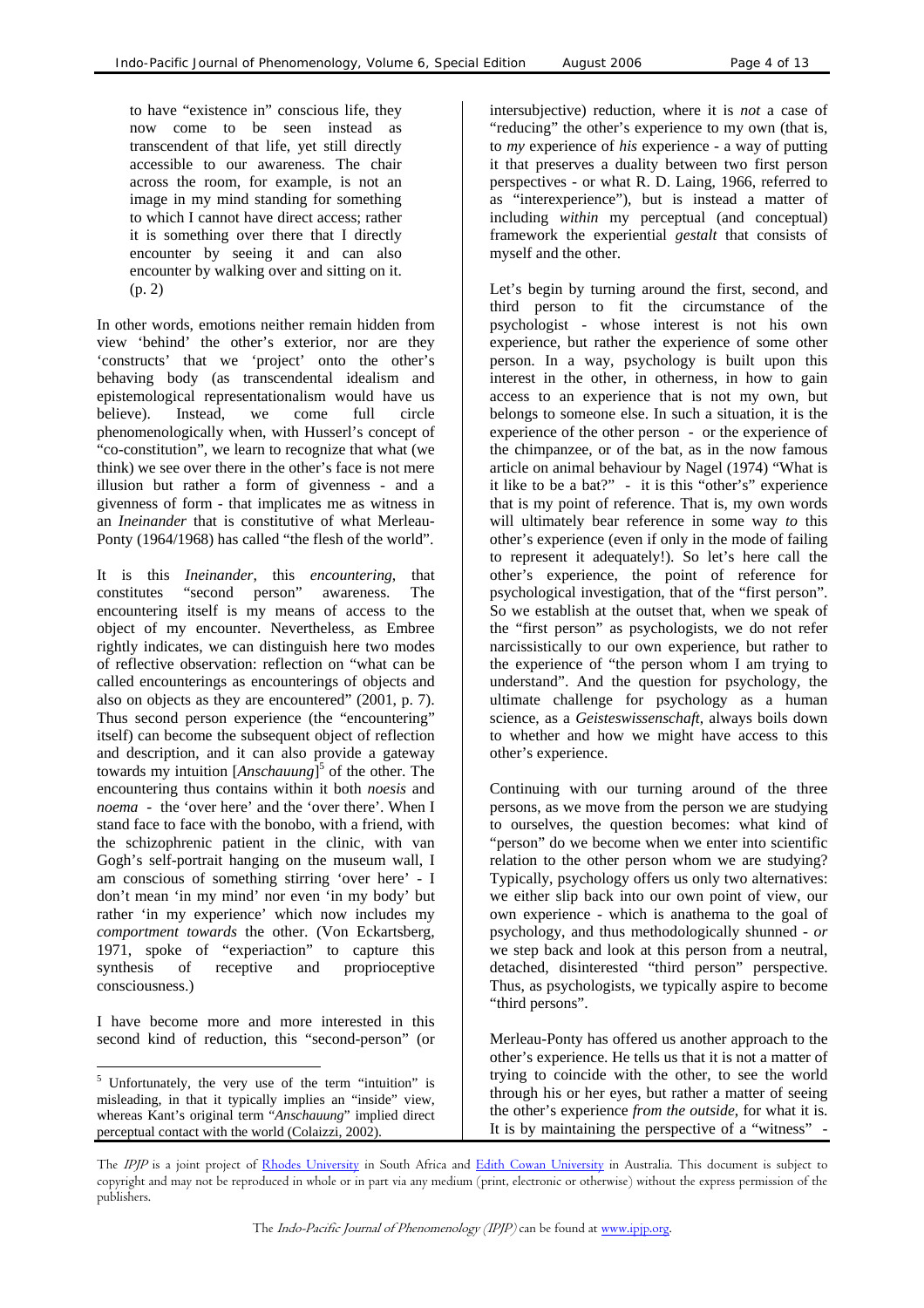which we typically think of as a third-person point of view - that we enter into an awareness of the other's experience. Merleau-Ponty had laid the foundation for a new understanding of bearing 'witness' in his first two books - *The Structure of Behaviour*, which ends with the passionate statement that perception is that violent act which makes us know existences, and in the *Phenomenology of Perception*, where he speaks of the other's experience as it becomes known to me in my experience:

There *is* no privileged self-knowledge, and other people are no more closed systems than I am myself. What is given is not myself as *opposed* to others ... it is the doctor *with* the patient, myself *with* others. ... I misunderstood another person because I see him from my own point of view, but then I hear him expostulate [or witness his behaviour], and finally come round to the idea of the other person as a centre of perspectives ... In this bipolar phenomenon, I learn to know both myself and other. (1945/1962, p. 338)

Merleau-Ponty becomes here a champion of what I want to call the "second person" point of view, reclaiming observation as our method (from those who would call us "introspectionists"), and, along with it, reclaiming *behaviour* as the subject matter of psychology.

The question I am raising, then, is - how many 'degrees of separation' do we want, or do we need, between ourselves and our subject matter? Do we have to remain at third person distance from the other? *Is* there something that we can call a "second person" awareness that exists *between ourselves* when we stand face to face? And, by means of this perspective, are we able to bear witness to a more penetrating truth than by neutral observation alone?<sup>[6](#page-4-0)</sup>

## **Towards a Phenomenological Ethology**

l

Elizabeth Behnke (1999) proposes "a descriptive phenomenology that does not assume a 'Cartesian' way of experiencing, but speaks from a style of improvisational comportment characterized by a thoroughly bodily reflexivity" (p. 96). In other words, she writes, "just as Merleau-Ponty wants to move from a 'frontal' ontology to an ontology explicated from within a shared flesh, I want to move, within lived experiencing itself, from a separative, subjectfacing-object type of experiencing to a more inclusive, connective mode" (ibid.). "[F]or Merleau-Ponty the human-animal relation is not a 'hierarchic' one characterized by the 'addition' of rationality to a mechanistically conceived animal body, but a lateral relation of kinship, *Einfühlung*, and *Ineinander* among living beings" (p. 99). Behnke suggests "we speak from within our life among animals - from shared situations in which we and the animals coparticipate, from the lived experience of interspecies sociality where it is not just I who looks at the animal, but the animal who looks at me" (p. 100).

## **Into the Chiasm: The Bonobo and I**[7](#page-4-1)

*Standing in the drizzle at the Fort Worth Zoo, I looked across the moat to the cliff wall far away where three bonobos (Pan Paniscus)8 each sat huddled against the wall, high up above the grass, staring into space, waiting for the rain to stop. I was disappointed, for today I had brought students from the University to observe primates at the zoo, and certainly there would be little to see, with all the primates seeking shelter from the elements.* 

*As if to salvage the day, I gathered our group together at the observation deck, gestured toward the three mounds of hair off in the distance, and began my "Spiel" about the different meanings of headbobbing behaviour among apes. Between male gorillas, it can constitute a rude threat. Among bonobos, the head-bob is, however, a friendly gesture, so I turned and began bobbing my head up and down, wondering to myself if I looked silly to passers-by.* 

<span id="page-4-0"></span><sup>6</sup> In *The Community of Those Who Have Nothing in Common*, Alphonso Lingis (1994) observes: "With a look of her eyes, a gesture of her hand, and with a word of greeting, the other faces me and appeals to me - appeals to my welcome, to my resources, and to my response and responsibility. With the vulnerability of his eyes, with empty hands, with words exposing him to judgment and humiliations, the other exposes himself to me as a surface of suffering that afflicts me and appeals to me imperatively" (p. 33).

<span id="page-4-1"></span><sup>-&</sup>lt;br>7 This description is taken from Churchill (2003) with permission.

<span id="page-4-2"></span><sup>8</sup> The species *Pan paniscus* was originally given the common name "pygmy chimpanzee" because it appeared smaller than the common chimp (*Pan troglodytes*). Recently there has been a shift to the African term "bonobo" as the common name for this species. One virtue of this new name is to set the species apart from association with the common chimpanzee, which is both cognitively and behaviourally more primitive. However, there is a virtue also to the old name, for when you actually stand face to face with one, you feel you are encountering something more along the lines of a cross between a human pygmy and a chimpanzee, for their bipedal stance is much closer to our own than the common chimp, and the various degrees of absence of facial hair give them a more "hominid" appearance.

The IPJP is a joint project of Rhodes University in South Africa and Edith Cowan University in Australia. This document is subject to copyright and may not be reproduced in whole or in part via any medium (print, electronic or otherwise) without the express permission of the publishers.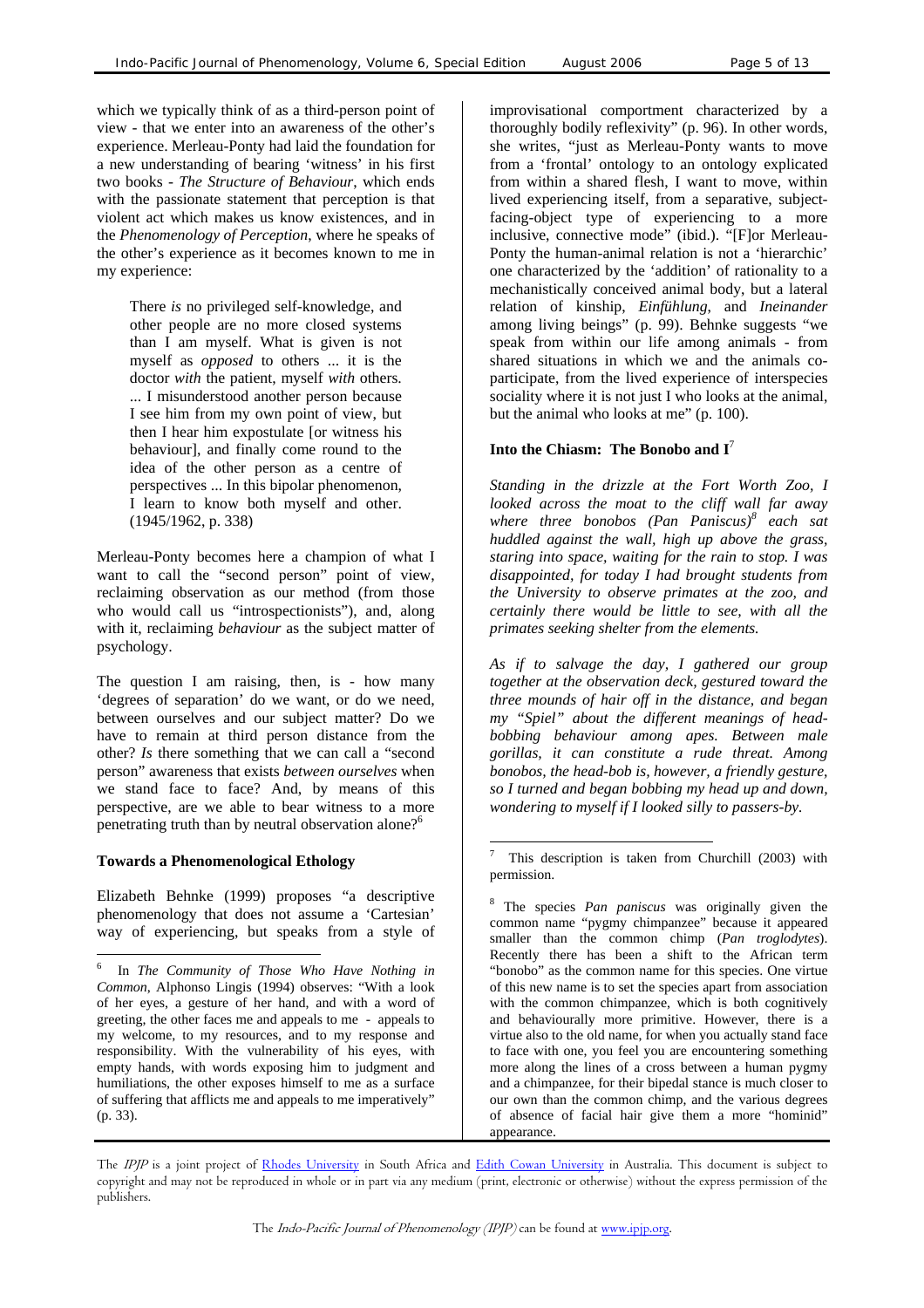*And then something quite unexpected happened. As I looked out upon the large, almost empty exhibit on this rainy day in November, one of the bonobos enthusiastically returned my head bob - much to the delight of the students who had no idea what to expect. For a moment, I felt called out of my own selfabsorption, and began bobbing my head vigorously, as though I had spotted a long lost friend in the distance and was really glad to see him. The bonobo then jumped down from the cliff, and, walking upright, staggered bow-legged toward the front of the exhibit, bobbing his head all the more animatedly, up and down, and then from side to side (a variation I had not seen before in the common chimpanzees at the Dallas Zoo). I stood there for a moment, caught under the spell of this mysterious encounter with a most mysterious stranger.* 

*Suddenly I recalled something I had read about bonobos - that they had developed a system of hand gestures that they used during group orgies, to communicate to each other the sexual positions they wanted each other to take. I gestured with my arm over my head to an out-of-sight viewing window that I knew existed near the entrance to the indoor rainforest. It was a thirty second jog to get there. As I pointed with my right arm curved over my head, the bonobo took off in the direction in which I was pointing, and I disappeared from his sight, as I sprinted around an obstacle, and over toward the observation window, which was cut out of the stone wall, maybe seven feet high and six feet wide.* 

*The moment I gestured, it was as though he knew, he understood the intent, he understood the meaning of my gesture to indicate "the meeting place over there", where he and I nevertheless had never before stood together. When I turned the corner and approached the window, he was only a few yards away, still walking upright and maintaining eye contact with me. I crouched down and looked him in the eye. We exchanged a communicative look[9](#page-5-0) , and*

l

*then he hammered against the window with his arm and I returned the gesture.* 

*Yes, I'd experienced eye contact with other animals before, but it was not of the same quality. With baboons, such an exchange readily escalates into an exchange of threat gestures.[10 W](#page-5-1)ith the bonobo it was clearly friendly. With just about any other animal it is more distant, less of a true encounter. (His continued head-bobbing was uncannily reminiscent of encounters with certain friends, who tend to nod their heads up and down as a form of greeting, almost as if to intensify the felt connection of the moment.)*

*This was more than simple mimicry. The bonobo and I were locked into this moment, we both chose to remain there, we both wanted the encounter ... can I really say that I wanted it more than he? The headbobbing and arm hammering went on for quite a while, with each of us taking turns, almost ritualistically, hitting the back of our arms from wrist to elbow (with fist turned inwards) against the pane of the glass window to produce a thumping sound. Initially, I placed my arm directly where he had placed his, and we exchanged "thumps", all the while head-bobbing in friendly unison. Right arm, left arm, one thump, then two, and so forth. What was amazing was his unceasing interest in not only returning the "message" but also upping the ante, as when, for example, he followed my two thumps with a series of three, then sat down, placed his ear against the glass, and awaited my reply. After I'd thumped a few more times, I placed my ear against the glass and waited, and he took his turn.* 

*Was he merely aping my gestures? I think not. I doubt that he would have gestured this way to a dog or a mountain goat or a leopard, or even to an orang-utan or a gibbon! He recognized in me, I think (I hope!), an intelligence at least equal to his own; he probably could not fathom the possibility of a greater intelligence, I assume; but at least he perceived me as his equal. (This was fine with me.)*

*By the end of our encounter, he wasn't paying* <sup>9</sup> What I mean here is that I was not simply looking at him *by the end of our encounter*, he wasn't paying the group of the other people who were now

> <span id="page-5-1"></span><sup>10</sup> The last time I'd brought a group to this zoo, I had got into a face-off with an alpha male mandrill baboon named Big Bob, and amused onlookers as I proceeded to mirror his various gestures of threat - head tilt, eyelid flash, lower mandible grimace, forearm jolt - until, in a final display of one-upmanship, he masturbated himself to an erection that clearly demonstrated the mandrill facial features' mimicry of his genitalia, both of which function as displays of dominance. On this occasion I politely stepped down, allowing Big Bob to bask in the comforting assurance of his status as the alpha male.

The IPJP is a joint project of Rhodes University in South Africa and Edith Cowan University in Australia. This document is subject to copyright and may not be reproduced in whole or in part via any medium (print, electronic or otherwise) without the express permission of the publishers.

l

<span id="page-5-0"></span>the way I would look at a typical animal on display at the zoo. I *wanted*, in fact, to take a closer look at his features, but I was prevented from doing so by the more fascinating experience of maintaining eye contact with him as we both approached the window. It was an odd sort of encounter, not unlike when you see an old friend again, and want to look him up and down, to study his features, to look for signs of familiarity or change - but you don't because at this very moment you are engaged in the more important act of re-establishing your bond with this friend, a bond which is expressed in and through the holding of the gaze, the mutually reciprocal "insertion and intertwining" of our eye contact. This was what I was feeling as I approached the glass that day at the zoo.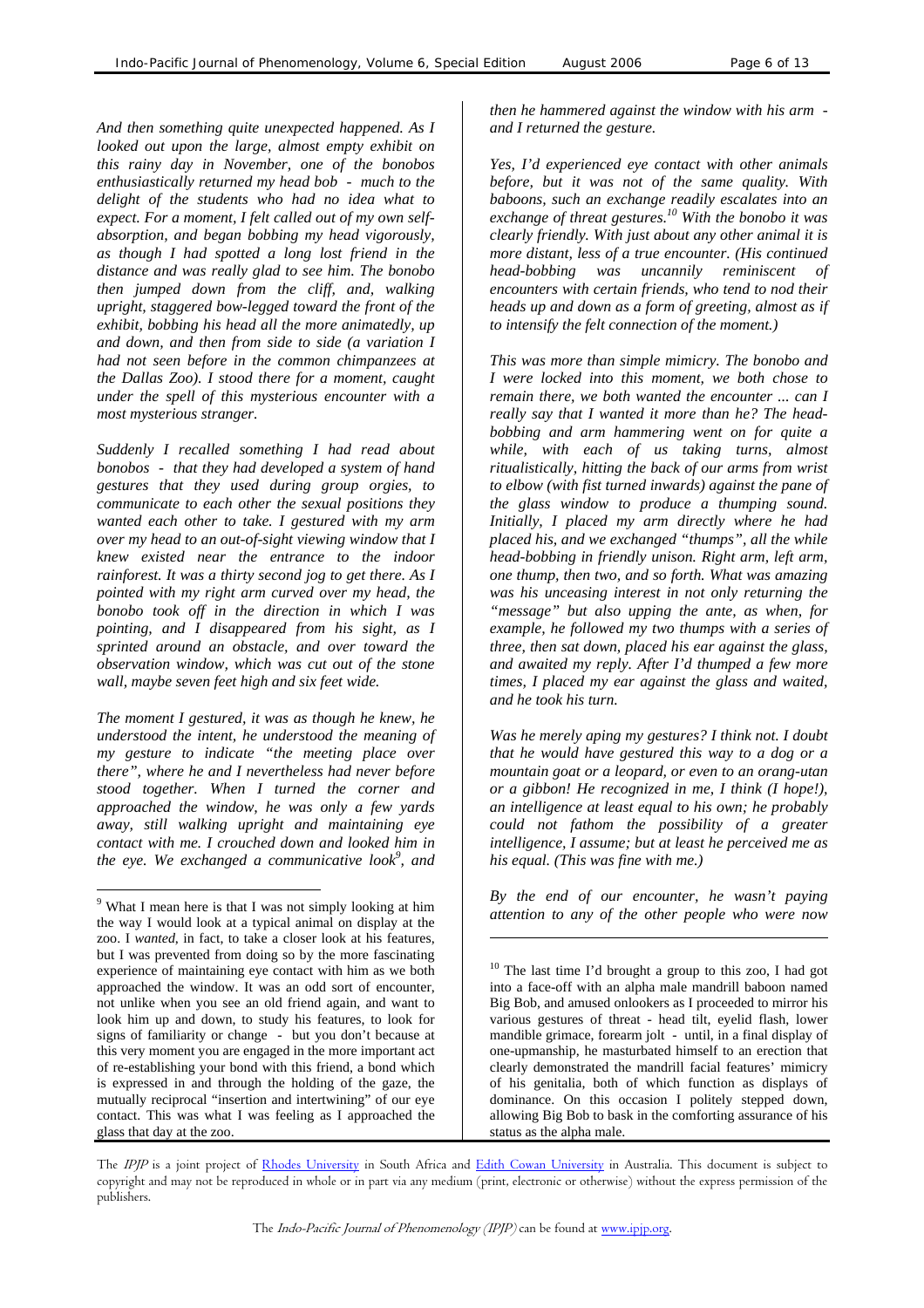*circling the exhibit. It was just he and I - until I waved goodbye and backed away, at which point the spell was broken; and, as I turned, I was left facing a sea of awestruck faces. The whole encounter lasted for around twenty minutes - but I will never forget it.* 

The experience just described reflects the phenomenological principle of "co-constitution" (Husserl, 1900/1970), as well as the sociological principle of "participant observation" as incorporated into clinical practice by Harry Stack Sullivan (1954). In my experience with the bonobo, I was indeed playing an integral role in creating the reality that I perceived experientially and later described. Thus, my role in "constructing" both the situation described and my psychological understanding of that event places me in the dual position of subject matter (performer) and narrator. I can assure the reader that, as performer, both on this occasion and on many subsequent visits in the ensuing years, my actions have been spontaneous and not pre-meditated in any way. That is, my interactions with this bonobo occurred suddenly and without warning. Moreover, once the interaction began, I was no longer "in my head" but totally "in my body". Or perhaps it would be better (less Cartesian) to say that I was dwelling less within my "own" sphere, and more within the sphere of "in-betweenness" - perhaps something along the lines of what Merleau-Ponty described as "the intertwining and the chiasm" (1964/1968). In retrospect, it was as though the bonobo's gestures furnished my own intentions with a visible realization, and vice versa. As Wilhelm Reich (1933/1972) observed, the other's "expressive movements involuntarily bring about *an imitation* in our own organism" (p. 362). We thereby sense in and through our own bodies the intentions and affects that animate the other, and simultaneously understand our tacit experience as significative of the other's experience.

Husserl's approach to the interexperience of multiple subjects is that "originally" we experience both our bodies and the bodies of others - including both animals and humans - as expressive. He writes in *Ideen II* (1952): "Each movement of the Body is full of soul, the coming and going, the standing and sitting, the walking and dancing, etc." (p. 252). Zahavi (2003) noted in a recent article that

Husserl continues his analyses (in his *Intersubjectivity* papers) by describing a special kind of experience of the Other, namely, those situations where I experience the Other as experiencing myself. This kind of 'original reciprocal co-existence' where I take over the Other's objectifying apprehension of myself, that is, where my

self-apprehension is mediated by the Other, and where I experience myself as alien, is of decisive importance for the constitution of an objective world. ... The absolute difference between self and Other disappears. The Other conceives of me as an Other, just as I conceive of him as a self. (p. 237)

In my encounter with the bonobo, I was not watching his arms and legs and trying to subsequently make myself look like him. Rather, I maintained eye contact with him throughout, and simply intended to mirror his gestures, without any real sense that what I was doing looked in any way like what he was doing. In fact, I assumed that the discrepancy between his gestures and my own poor attempts at mimicking him would be embarrassingly apparent to the bystanders but I was more caught up in the moment of the encounter itself. I don't think that it is out of the question to say that in this encounter I was experiencing a *union* with the object of my perception. It is just such a union that is implied by Scheler's term *"Einsfühlung"* (1973, p. 29) as well as by Merleau-Ponty's discussion of an original anonymous intercorporeality that precedes - both developmentally and logically - any division into subject and object. Indeed, in Merleau-Ponty's brilliantly original rendering of Husserl's transcendental phenomenology (as expounded in his essay "The Philosopher and His Shadow"), he makes the claim that carnal intersubjectivity is the very condition that makes possible transcendental subjectivity! $11$ 

Thus in today's psychology we have one system with two terms (my behaviour and the other's behaviour) which function as a whole. ... And since at the same time the other who is to be perceived is himself not a "psyche" closed in on himself but rather a conduct, a system of behaviour that aims at the world, he offers himself to my motor intentions and to that "intentional transgression" (Husserl) by which I animate and pervade him. Husserl said that the perception of others is like a "phenomenon of coupling"[accouplement].

l

<span id="page-6-0"></span><sup>&</sup>lt;sup>11</sup> This is not so far from the mark, after all, insofar as Husserl himself in his *Crisis of European Sciences and Transcendental Phenomenology* makes the point that Descartes's egological reduction fails precisely to the extent that Descartes goes too far in bracketing, along with belief in the external world, a belief and thus a foundation in the body, which for Husserl provides the ultimate basis for all our acts of reflection [see also his *Experience and Judgment* (1948/1973)].

The IPJP is a joint project of Rhodes University in South Africa and Edith Cowan University in Australia. This document is subject to copyright and may not be reproduced in whole or in part via any medium (print, electronic or otherwise) without the express permission of the publishers.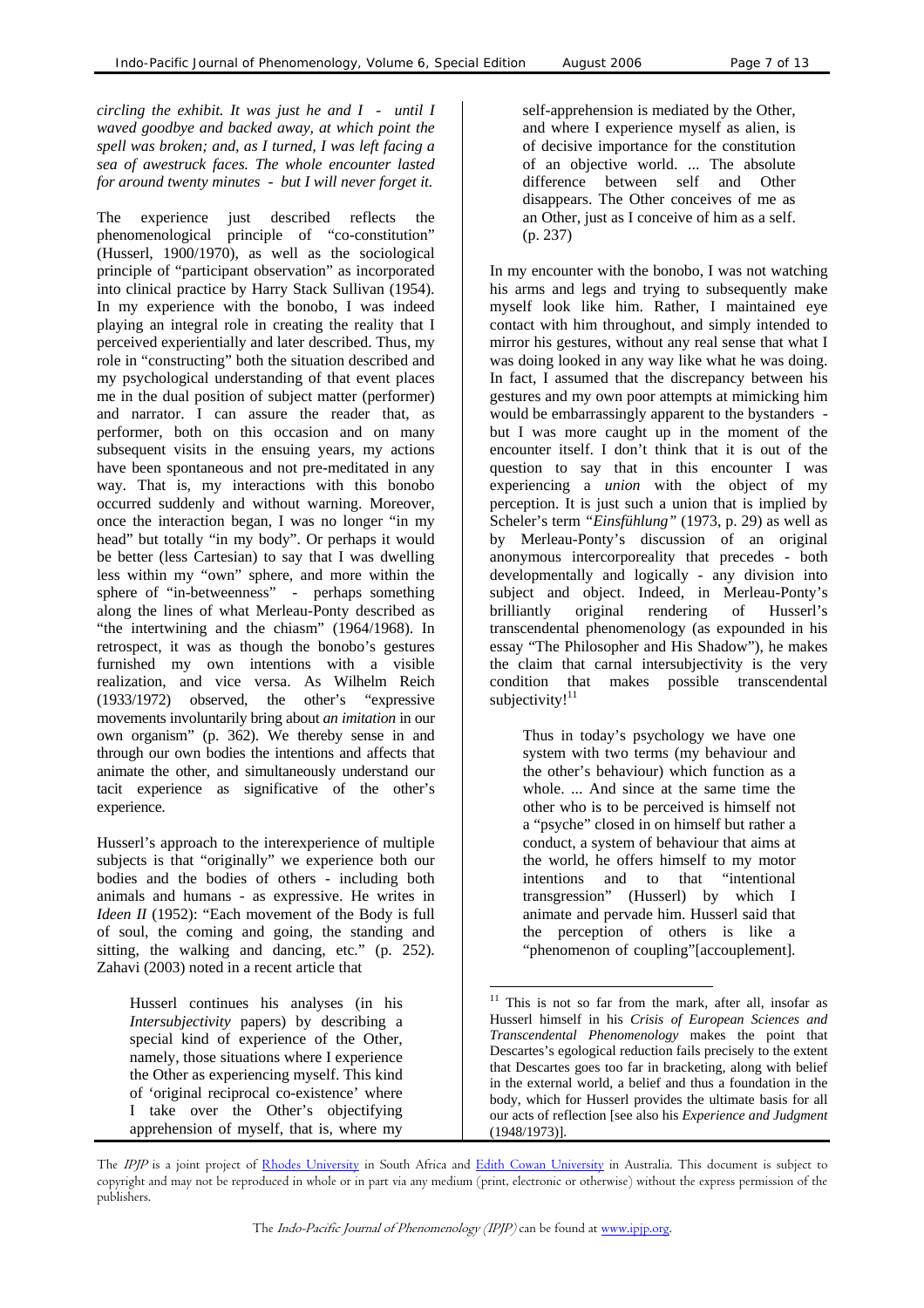The term is anything but a metaphor. In perceiving the other, my body and his are coupled, resulting in a sort of action which pairs them [action a deux]. This conduct which I am able only to see, I live somehow from a distance. I make it mine; I recover [reprendre] it or comprehend it. Reciprocally I know that the gestures I make myself can be the objects of another's intention. It is this transfer of my intentions to the other's body and of his intentions to my own, my alienation of the other and his alienation of me, that makes possible the perception of others. (Merleau-Ponty, 1961/1964, p. 118)

Bringing this notion of "carnal intersubjectivity" or "pairing" or "union" into dialogue with my description of my encounter with the bonobo, it does appear that, in my perceptual and expressive experience of the animal other, my consciousness was focused exclusively upon his gestures, to the point where my consciousness and his body formed "one complete system": "he and I are like organs of one single intercorporeality" (Merleau-Ponty, 1960/1964, p. 168). For Merleau-Ponty, "communication" occurs between two beings who each have a body gifted with intentionality, "each drawing the other by invisible threads like those who hold the marionettes - *making* the other ... become what he is but never would have been by himself" (1960/1964, p. 19). *"We have here a dual being, where the other is for me no longer a mere bit of behaviour in my transcendental field, nor I in his; we are collaborators for each other in consummate reciprocity"* (Merleau-Ponty, 1945 /1962, p. 354).

## **Concluding Epistemological Postscript**

l

It's funny how as future psychologists we all seem to start out interested in what makes people tick - an expression that appeals to a presumed inner mechanism at work - and then end up giving this up for something else that is more readily accessible: that which is measurable. In his *Zollikon Seminars*, Heidegger (1987/2001) distinguished the measurable from the immeasurable, and suggested that it just might be that a proper understanding of the essence of human reality would preclude many of our efforts to quantify it. $12 \text{ In science, the interest in an inner}$  $12 \text{ In science, the interest in an inner}$  "animism" quickly gave way to a search for inner mechanisms (Freud), and eventually even these were argued to be too unreliably given to scientific observation, so methodological behaviourism then took psychology into the realm of what is "given" in terms of evidence of the senses. This empiricism has defined psychology as a science, and has at the same time closed us off not only from first-person realms of experience, but also from what I am calling here "second person" realms of access to experience.

The problem of animal minds is ultimately a problem of access: anyone who has an animal companion 'knows' that there is sentience, intelligence, intentionality, even 'soul' within the animal. The ontological 'fact' of animal cognition (and even animal 'personality') does not present a problem to common sense; but it does to science. What I have tried to demonstrate in this paper is that perhaps we need to consider a third approach 'between' the extreme alternatives of methodological subjectivism and methodological objectivism: a way out of the dilemmas posed by the Cartesian framework of inner and outer, subject and object - as well as deliverance from the concomitant epistemological dualism of the "subjective" and the "objective" (or "first person" and "third person").

The "third term" that serves to undercut the antinomy of first and third person descriptions is that of the "second person" framework of observation. In third person observation, we pretend that we do not exist and that our presence does not colour the situation that we are observing. In first person observation, we pretend that *only we* exist and that we are free to characterize our experience however we wish. Scientists favour third person descriptions because, by definition, they preclude the psychological relativism of the first person perspective. That is, we adopt third person perspectives, if only to avoid the cavalier attitude toward reliability that first person observation engenders: within the solipsism of the first person, there is no way (and no need) to 'test' one's observations.

With the second person perspective, something new comes into view: the possibility of testing our 'own' experience of an intersubjective moment in dialogue with the other. This is, of course, the existential matrix of all good psychotherapy, of friendship, and of collegiality among one's peers. But it can still exist even outside the framework of speaking subjects, as when, for instance, Toby, the alpha male chimpanzee at the Dallas Zoo, saw that his keeper Valerie was sad, tearful (over the recent loss of her daughter), and he put out his hand through the cage to comfort her. Or when another keeper who had worked with this same chimpanzee for years took his hand and held it

<span id="page-7-0"></span><sup>&</sup>lt;sup>12</sup> Likewise, Wolfgang Koehler (1921/1971) observed: "If the subject matter of objective psychological observations disappears as soon as one tries to describe it analytically beyond a certain point, then *there are realities in the animals investigated which are perceptible to us only in those total impressions [which appear to us qualitatively]*" (pp. 205-206).

The IPJP is a joint project of Rhodes University in South Africa and Edith Cowan University in Australia. This document is subject to copyright and may not be reproduced in whole or in part via any medium (print, electronic or otherwise) without the express permission of the publishers.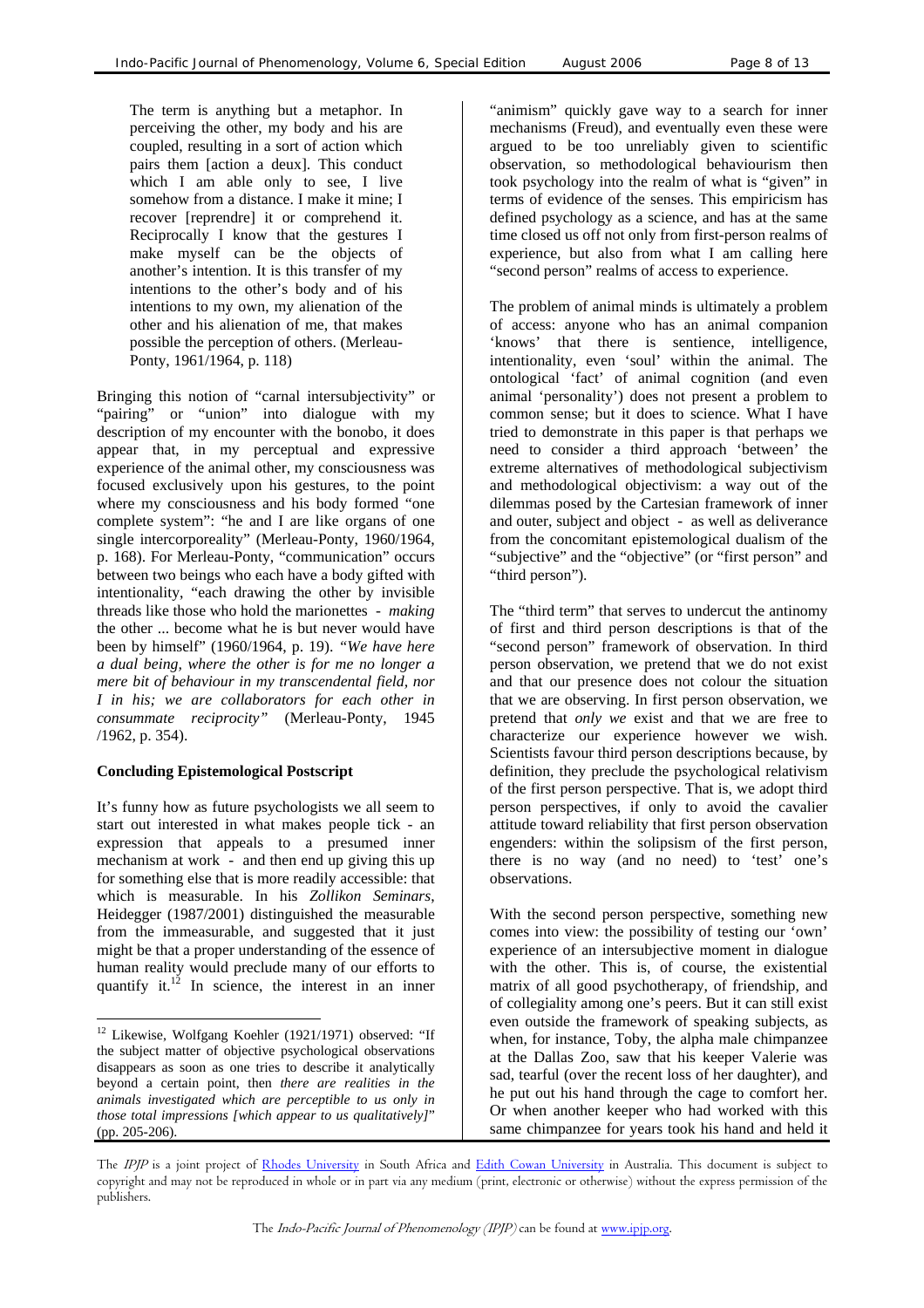when, after a devastating stroke that ended his reign as alpha male, Toby was being euthanazed. The reaching out of one hand to another itself represents a breach of "third person" involvement and, at the same time, a transcendence of the first person. Alphonso Lingis (1994) has written a wonderful book entitled *The Community of Those Who Have Nothing in Common,* inspired by his experiences in hospices in third world countries where he sat with the dying and shared their final hours with them. I believe we might

#### **About the Author**

extend the implication of the title of his book to include our relationship with animal others.

Perhaps this is where we need to focus our efforts as observers of all animal life - beyond the reach of mere anthropomorphism but still within the horizon of the intersubjective field.

\_\_\_\_\_\_\_\_\_\_\_\_\_\_\_\_\_

Scott D. Churchill earned his PhD in clinical phenomenological psychology at Duquesne University with an empirical-phenomenological dissertation on psychodiagnostic seeing. He is currently Professor and Graduate Programme Director in the Psychology Department at the University of Dallas. His professional focus is on the development of phenomenological and hermeneutic methodologies, and he has taught a wide variety of classes ranging from primatology and projective techniques to film studies, existential phenomenology and Daseinsanalysis. He is currently engaged in an ongoing experiential study of interspecies communication with the bonobos at the Fort Worth Zoo, and is a local co-ordinator for Jane Goodall's *Roots & Shoots* programme. He recently assumed the position of Editor for *The Humanistic Psychologist* after having served for many years as Editor of *Methods: A Journal for Human Science*. Dr Churchill is a Fellow of the American Psychological Association, Past President of the Division of Humanistic Psychology, and an active member of the executive board of the Society for Theoretical and Philosophical Psychology. He has also served as a visiting professor at Duquesne University, Saybrook Graduate School, Pacifica Graduate Institute, and Macquarrie University in Sydney. In addition to his contribution in the professional sphere, he has served in Dallas as a film critic for local television, and been an invited juror at Dallas film and video festivals, for over 20 years.

Dr. Churchill's recent publications include entries in the APA's *Encyclopedia of Psychology*; chapters in the *Handbook of Humanistic Psychology* and in Valle's *Phenomenological Inquiry: Existential and Transpersonal Dimensions*, as well as articles in *The Humanistic Psychologist, Constructivism in the Human Sciences*, *Journal of Phenomenological Psychology, Journal of Theoretical and Philosophical Psychology, The Psychotherapy Patient,*  and *Somatics.*

#### **References**

Allport, G. W. (1937). *Personality: A psychological interpretation*. New York: Henry Holt & Co.

- Behnke, E. A. (1999). From Merleau-Ponty's concept of nature to an interspecies practice of peace. In H. P. Steeves (Ed.), *Animal others: On ethics, ontology, and animal life* (pp. 93-116). Albany: State University of New York Press.
- Churchill, S. D. (1997). The alchemy of male desire: Femininity as totem and taboo. In S. Marlan (Ed.), *Fire in the stone: Alchemy and seduction* (pp.179-206). Wilmette, Illinois: Chiron Press.
- Churchill, S. D. (1998). The intentionality of psychodiagnostic seeing: A phenomenological investigation of clinical impression formation. In Ron Valle (Ed.), *Phenomenological inquiry: Existential and transpersonal perspectives* (pp. 175-207). New York: Plenum.
- Churchill, S. D. (2000). "Seeing through" self-deception in verbal reports: Finding methodological virtue in problematic data. *Journal of Phenomenological Psychology*, *31*(1), 44-62.
- Churchill, S. D. (2000). Phenomenological psychology. In A. Kazdin (Ed.), *Encyclopedia of Psychology* (pp.162-168). New York: The American Psychological Association and Oxford University Press.

The IPJP is a joint project of Rhodes University in South Africa and Edith Cowan University in Australia. This document is subject to copyright and may not be reproduced in whole or in part via any medium (print, electronic or otherwise) without the express permission of the publishers.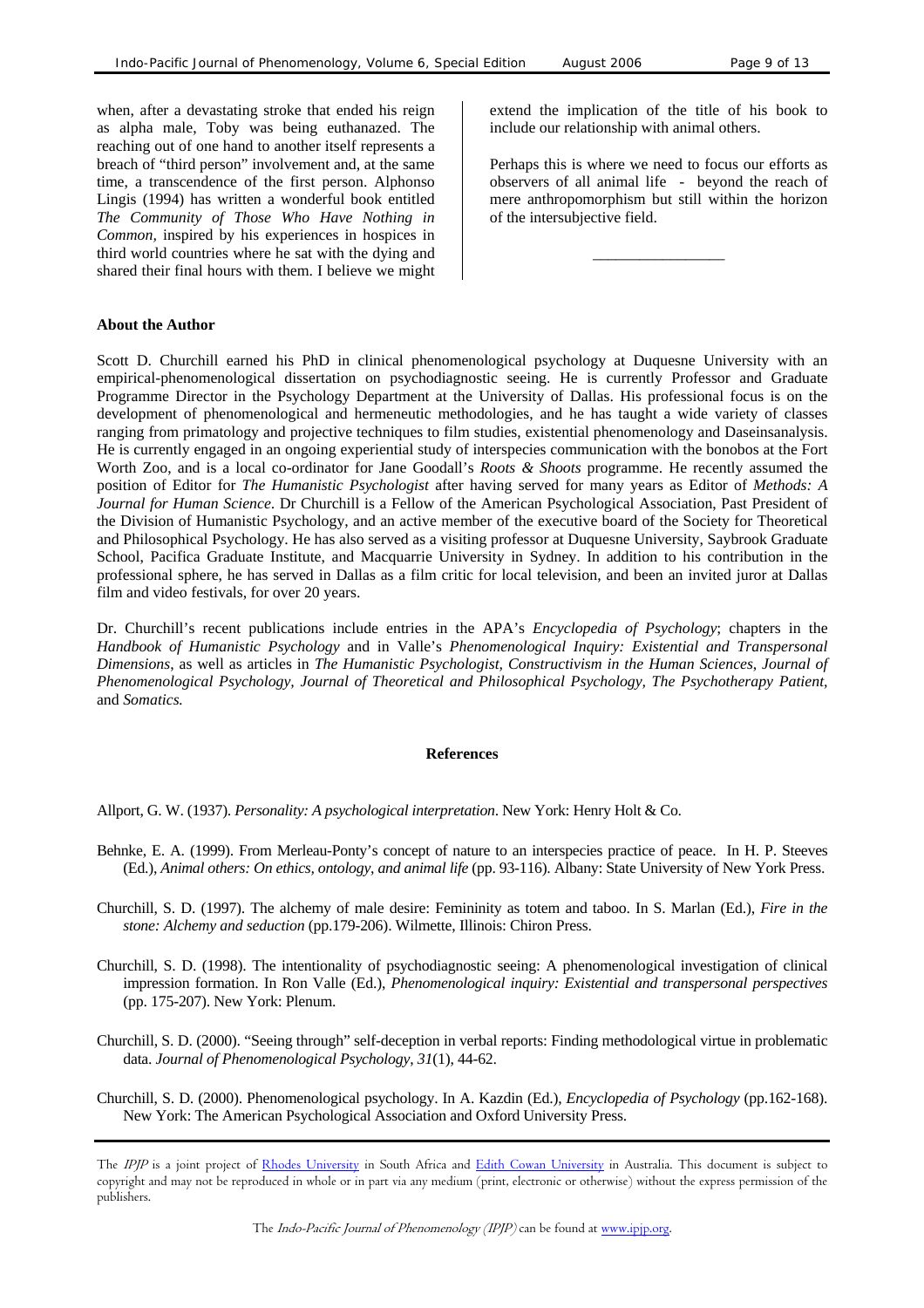- Churchill, S. D. (2000-2001). Intercorporeality, gestural communication, and the voices of silence: Towards a phenomenological ethology (Part One). *Somatics*, Fall/Winter, 28-32.
- Churchill, S. D. (2001). Intercorporeality, gestural communication, and the voices of silence: Towards a phenomenological ethology (Part Two). *Somatics*, Spring, 40-45.
- Churchill, S. D. (2002). Stories of experience and the experience of stories: Narrative therapy, phenomenology, and the postmodern challenge. *Constructivism and the Human Sciences, 7,* 81-93. (Original work presented at the IHSRC in Sheffield, England, in July 1999)
- Churchill, S. D. (2003). Gestural communication with a Bonobo: Empathy, alterity, and carnal intersubjectivity. *Constructivism and the Human Sciences, 8*(1), 19-36*.*
- Churchill, S. D. (2004, July). Exploring the "In Between": Second person perspectives on interpersonal life. In F. C. Richardson (Chair), *Relationality in theory, practice, and research: Exploring the space between.* Invited Symposium presented at the 112th Annual Convention of the American Psychological Association, Honolulu, July 30, 2004.
- Churchill, S. D. (2004, October). *Through a looking-glass The bonobo and I: A 'second-person' perspective on interspecies communication.* Paper presented at the 29th International Meeting of the Merleau-Ponty Circle, Muhlenberg College, October 1, 2004.
- Churchill, S. D., Lowery, J., McNally, O., & Rao, A. (1998). The question of reliability in interpretive psychological research: A comparison of three phenomenologically-based protocol analyses. In Ron Valle (Ed.), *Phenomenological inquiry: Existential and transpersonal perspectives* (pp. 63-85). New York: Plenum.
- Churchill, S. D., & Richer, P. (2000). Phenomenology. In A. Kazdin (Ed.), *Encyclopedia of Psychology* (pp.168-173). New York: The American Psychological Association and Oxford University Press.
- Churchill, S. D., & Wertz, F. J. (2002). Introduction to phenomenological research in psychology: Historical, conceptual, and methodological foundations. In K. Schneider, J. F. T. Bugental, & J. F. Pierson (Eds.), *The handbook of humanistic psychology* (pp.231-245). Newbury Park, CA: Sage.
- Colaizzi, P. F. (2002). Kant and the problem of "intuition". *Methods: A Journal for Human Science*, *Annual Edition*, 7- 47.
- De Waal, F. B. M., & Lanting, F. (1997). *Bonobo: The forgotten ape*. Berkeley & Los Angeles, CA: University of California Press.
- Dilthey, W. (1977). The understanding of other persons and their expressions of life (K. L. Heiges, Trans.). In W. Dilthey, *Descriptive psychology and historical understanding* (pp. 121-140). The Hague: Martinus Nijhoff. (Original work published 1927)
- Embree, L. (2001). The continuation of phenomenology: A fifth period? *The Indo-Pacific Journal of Phenomenology*, *1*, 1-9. Available at: http:/[/www.ipjp.org](http://www.ipjp.org/)
- Goodall, J. (1990). *Through a window: My thirty years with the chimpanzees of Gombe*. Boston: Houghton Mifflin Company.
- Heidegger, M. (1962). *Being and time* (J. MacQuarrie & E. Robinson, Trans.). New York: Harper & Row. (Original work published 1927)
- Heidegger, M. (2001). *Zollikon seminars: Protocols conversations letters* (M. Boss, Ed.). Evanston: Northwestern University Press. (Original work published 1987)

The IPJP is a joint project of Rhodes University in South Africa and Edith Cowan University in Australia. This document is subject to copyright and may not be reproduced in whole or in part via any medium (print, electronic or otherwise) without the express permission of the publishers.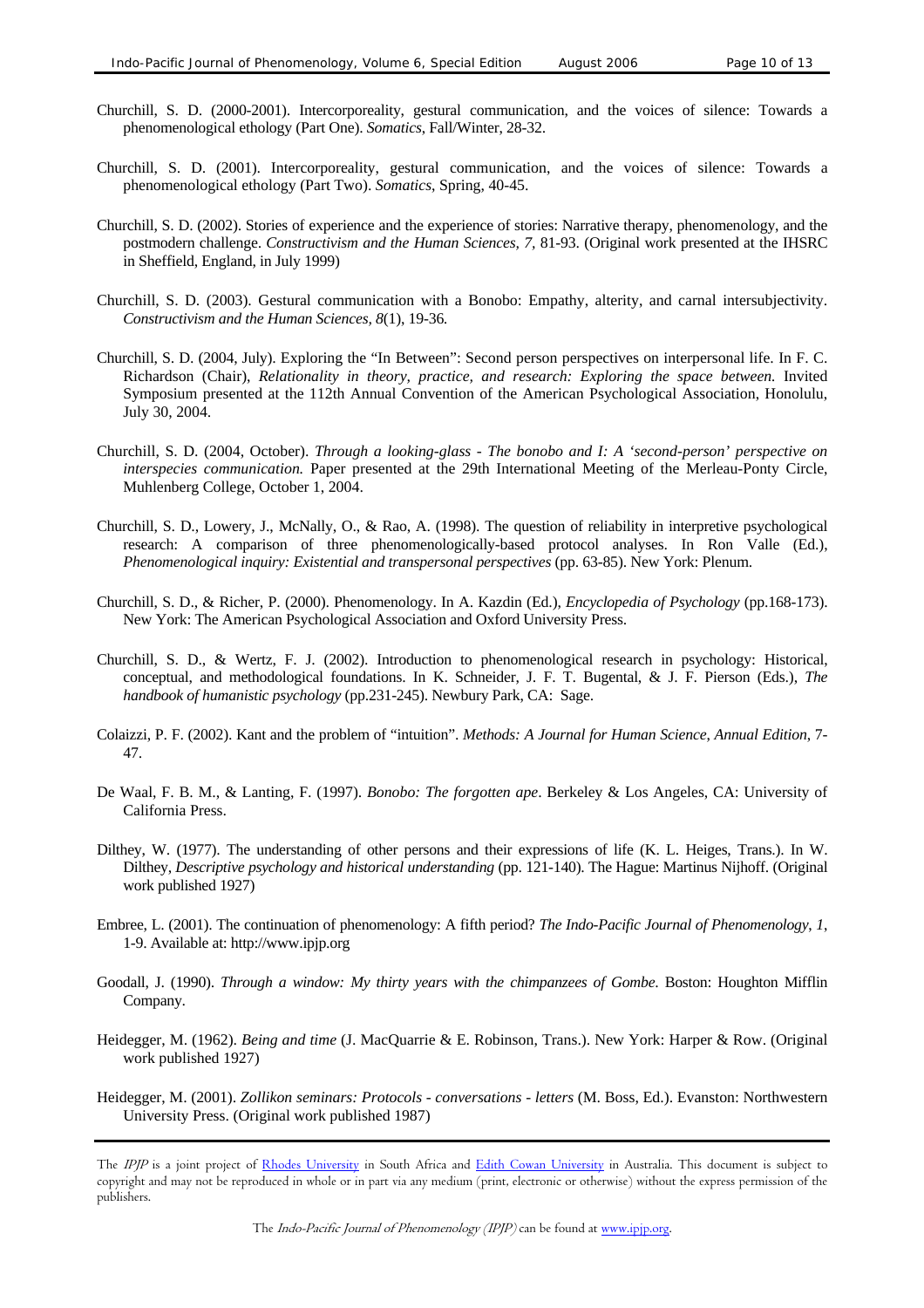- Husserl, E. (1952). Ideen zu einer reinen Phenomenologie und phenomenologischen Philosophie II: Phenomenologische Utersuchungen zur konstitution [Ideas pertaining to a pure phenomenology and to a phenomenological philosophy. Second Book: Phenomenological investigations of constitution]. In E. Husserl, *Husserliana* (Vol. 4). The Hague: Martinus Nijhoff.
- Husserl, E. (1960). *Cartesian meditations: An introduction to phenomenology* (D. Cairns, Trans.). The Hague: Martinus Nijhoff. (Original work published 1950)
- Husserl, E. (1965). Philosophy as rigorous science (Q. Lauer, Trans.). In E. Husserl, *Phenomenology and the crisis of philosophy* (pp. 71-147). New York: Harper Torchbooks. (Original work published 1911)
- Husserl, E. (1973). *Experience and judgment* (J. S. Churchill and I. Ameriks, Trans.). Evanston: Northwestern University Press. (Original work published 1948)
- Husserl, E. (1973). Die Apperzeption des eigenen Liebes als die originale Leibapperzeption und die Mittelbarkeit der Apperzeption des fremden Liebes. Die Konstitution der ersten wahren Transzendenz durch die Einfühlung (Sommersemester 1921) [The apperception of one's own body as the original body-awareness and the mediacy of the apperception of the other's body. The constitution of the first true transcendence through empathy (Summer Semester 1921)]. In E. Husserl, *Husserliana* (Vol. 14, pp. 3-10). The Hague: Martinus Nijhoff.
- Husserl, E. (1989). *Ideas pertaining to a pure phenomenology and to a phenomenological philosophy. Second Book: Studies in the phenomenology of constitution* (R. Rojcewicz & A. Schuwer, Trans.). Boston: Kluwer. (Original work written 1928 and published posthumously in 1952)
- Koehler, W. (1971). Methods of psychological research with apes (M. Henle, Trans.). In W. Koehler, *The selected papers of Wolfgang Koehler* (M. Henle, Ed.) (pp. 197-223). New York: Liveright.
- Laing, R. D., Phillipson, H., & Lee, R. (1966). *Interpersonal perception: A theory and a method of research*. New York: Springer Publishing Company.
- Lipps, T. (1903). *Leitfaden der psychologie* [Textbook of psychology]. Leipzig: Engelmann.
- Lingis, A. (1994). *The community of those who have nothing in common*. Bloomington: Indiana University Press.
- Meltzoff, A. N., & Prinz, W. (Eds.). (2002). *The imitative mind*. Cambridge: Cambridge University Press.
- Merleau-Ponty, M. (1962). *Phenomenology of perception* (C. Smith, Trans.). London: Routledge & Kegan Paul. (Original work published 1945)
- Merleau-Ponty, M. (1963). *The structure of behaviour* (A. Fisher, Trans.). Pittsburgh: Duquesne University Press. (Original work written 1938 and published 1942)
- Merleau-Ponty, M. (1964). *Signs* (R. C. McCleary, Trans.). Evanston: Northwestern University Press. (Original work published 1960)
- Merleau-Ponty, M. (1964). The film and the new psychology (H. L. Dreyfus & P. A. Dreyfus, Trans.). In M. Merleau-Ponty, *Sense and non-sense* (pp. 48-59). Evanston: Northwestern University Press. (Original lecture delivered March 13, 1945)
- Merleau-Ponty, M. (1964a). Eye and mind (C. Dallery, Trans.). In M. Merleau-Ponty, *The primacy of perception* (J. Edie, Ed.) (pp. 159-190). Evanston: Northwestern University Press. (Original work published, 1961)
- Merleau-Ponty, M. (1964b). Phenomenology and the sciences of man (J. Wild, Trans.). In M. Merleau-Ponty, *The primacy of perception* (J. Edie, Ed.) (pp. 43-95). Evanston: Northwestern University Press. (Original work published,

The IPJP is a joint project of Rhodes University in South Africa and Edith Cowan University in Australia. This document is subject to copyright and may not be reproduced in whole or in part via any medium (print, electronic or otherwise) without the express permission of the publishers.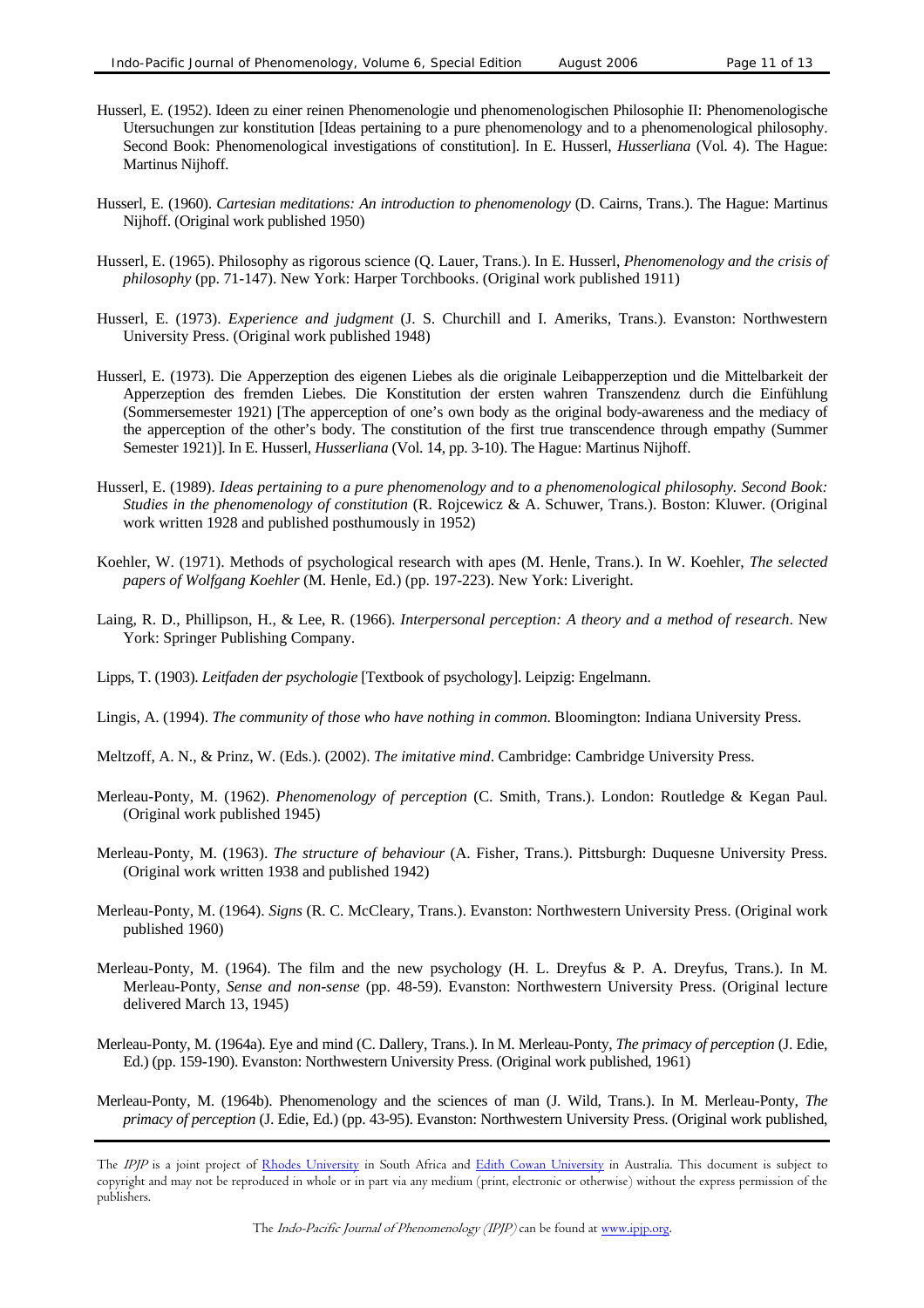1961).

- Merleau-Ponty, M. (1964c). The child's relations with others (W. Cobb, Trans.). In M. Merleau-Ponty, *The primacy of perception* (J. Edie, Ed.) (pp. 96-155). Evanston: Northwestern University Press. (Original work published, 1961)
- Merleau-Ponty, M. (1968). *The visible and the invisible* (A. Lingis, Trans.). Evanston: Northwestern University Press. (Original work published, 1964)
- Merleau-Ponty, M. (1970). *Themes from the lectures at the College de France 1952-1960* (J. O'Neill, trans.). Evanston: Northwestern University Press.
- Merleau-Ponty, M. (1973). *The prose of the world* (J. O'Neill, Trans.). Evanston: Northwestern University Press. (Original work published, 1969)
- Merleau-Ponty, M. (2003*). Nature: Course notes from the College de France* (R. Vallier, Trans.). Evanston: Northwestern University Press. (Original work published 1995)
- Nagel, T. (1974). What is it like to be a bat? *The Philosophical Review, LXXXIII*(4), 435-450.
- Nietzsche, F. (1969). *Thus spake Zarathustra* (R. J. Hollingdale, Trans.). London: Penguin Books. (Original manuscript written 1885)
- Nisbett, R. E., & Wilson, T. D. (1977). Telling more than we can know: Verbal reports on mental process. *Psychological Review*, *84*, 231-259.
- O'Neill, J. (1989). *The communicative body: Studies in communicative philosophy, politics, and sociology*. Evanston: Northwestern University Press.
- Polanyi, M. (1966). *The tacit dimension*. New York: Doubleday.
- Pollio, H. R., Henley, T., & Thompson, C. B. (1997). *The phenomenology of everyday life.* Cambridge: Cambridge University Press.
- Portmann, A. (1960). *Die Tiergestalt, Studien ueber die Bedeutung der Tierschen Erscheinung* (2nd ed.). Basel: Reinhardt.
- Portmann, A. (1967). *Animal forms and patterns: A study of the appearances of animals* (H. Czech, Trans.). New York: Schocken Books. (Original work published 1960)
- Rao, A., & Churchill, S. D. (2004). Experiencing oneself as being–beautiful: A phenomenological study informed by Sartre's ontology. *Qualitative Research in Psychology*, *1*(1), 55-68*.*
- Reich, W. (1972). *Character analysis* (V. R. Carfagno, Trans.). New York: Simon and Schuster. (Original work published 1933)
- Sartre, J-P. (1956). *Being and nothingness: An essay on phenomenological ontology* (H. Barnes, Trans.). New York: Washington Square Press. (Original work published 1943)
- Scheler, M. (1954). *The nature of sympathy* (P. Heath, Trans.). New Haven: Yale. (Original work published 1923)
- Scheler, M. (1973). *Wesen und Formen der Sympathie* [Essence and forms of sympathy]. Bern: Francke Verlag.
- Schmicking, D. A. (2004, October). *Ineffabilities of embodied musical experience.* Paper presented at the 29th International Meeting of the Merleau-Ponty Circle, Muhlenberg College, October 1, 2004.

The IPJP is a joint project of Rhodes University in South Africa and Edith Cowan University in Australia. This document is subject to copyright and may not be reproduced in whole or in part via any medium (print, electronic or otherwise) without the express permission of the publishers.